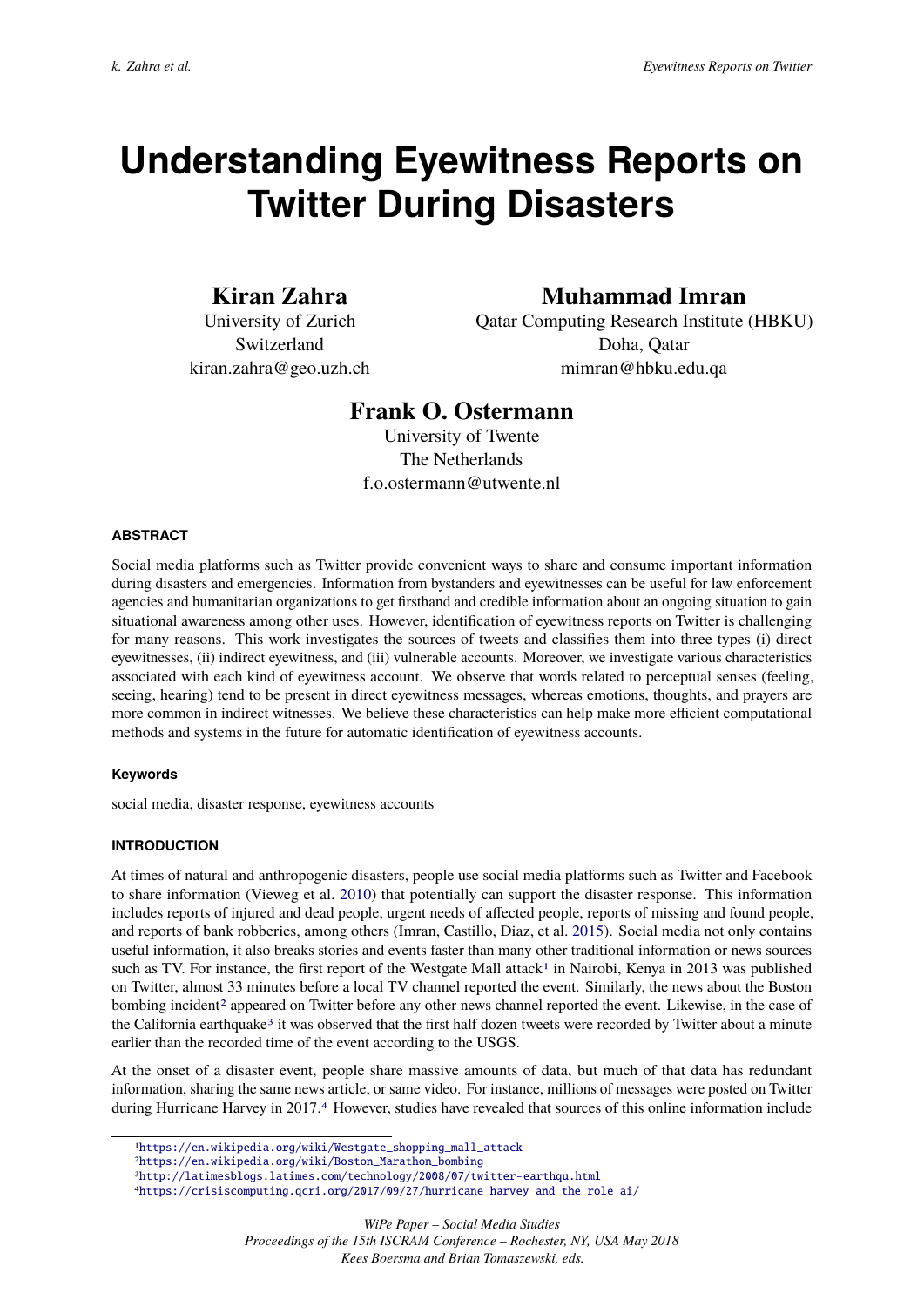many local citizens, bystanders, and eyewitnesses, i.e. people who directly observe the occurrence of an event (Diakopoulos et al. [2012\)](#page-7-1). From the perspective of an information seeker (affected citizen or institutional response agency), information from eyewitness accounts is preferred over other types of information sources (e.g., people outside the disaster area). For instance, law enforcement agencies look for firsthand and credible information for decision-making. Humanitarian organizations look for timely and trustworthy information that is directly observed from the disaster-hit areas to better estimate the severity of a disaster event, the scale of damage done by the disaster, and the amount of aid required to help save lives and fulfill the urgent needs of affected people.

Gaining rapid access to the information shared by eyewitness accounts, especially during an ongoing disaster event, is useful but challenging for many reasons (Imran, Mitra, et al. [2016\)](#page-7-2). One solution is to identify local residents in disaster-hit areas through Twitter provided geo-information along with tweets. However, given only 1% to 3% of Twitter messages are geotagged, and relying solely on geotagged tweets to identify local residents does not provide enough data. Moreover, not all the tweets from local people can be considered as posted by eyewitness accounts. The location mentioned in the user profile is another opportunity, but research has shown that it is very noisy and inaccurate, and it does not indicate location of the source at the time when a Tweet is made.

Given the above issues, it remains a challenge to process millions of tweets to filter out those belonging to people outside disaster-hit areas followed by the identification of eyewitness accounts from local residents. Doggett and Cantarero [2016](#page-7-3) identified a set of eyewitness and non-eyewitness linguistic features to categorize eyewitness news-worthy events by conducting their research on human-induced disasters such as protests, shooting, and police activities. Likewise, Fang et al. [2016](#page-7-4) highlighted another similar set of linguistic and meta-features to identify witness accounts on various natural and human-induced disasters. They also used the topic of tweets as a feature to automatically classify tweets as witness accounts. Tanev et al. [2017](#page-8-1) also identified a set of eyewitness features from several dimensions and categorized stylistic, lexical Twitter metadata and semantic features. Truelove et al. [2014](#page-8-2) developed a generalized conceptual model of different types of eyewitness accounts for several events such as concerts, shark sightings, cyclones, and protests. However, most of the works do not differentiate between different types of eyewitnesses particular to natural disasters, and do not identify different characteristics associated with those types.

This paper aims to address this research gap by categorizing eyewitness characteristics for different types of disasters, and prepare the ground for including geographic location when possible to determine whether a particular piece of information is from an eyewitness source, and whether that source is vulnerable and at risk. The paper presents analyses of Twitter data related to different natural disasters and makes the following contributions: We first manually analyze the collected data to identify which tweets are posted by eyewitnesses. Next, we identify different types of eyewitness accounts and defining characteristics associated with each kind of eyewitness account. Finally, we make the annotated dataset available on the CrisisNLP repository<sup>[5](#page-0-0)</sup> for research communities to further explore this area and develop computational methods to automatically identify eyewitness accounts from Twitter using the identified characteristics.

# **LITERATURE REVIEW**

Twitter is a well established source to harvest opportunistically information during crisis events. Kwak et al. [2010](#page-7-5) argue that Twitter serves also as news source and not only as social media platform. Their research reveals that over 85% of trending topics are news headlines. People are motivated to search for breaking news and real-time contents on Twitter (Teevan et al. [2011\)](#page-8-3) as in case of disasters (Kryvasheyeu et al. [2016\)](#page-7-6) ; (Schnebele et al. [2013\)](#page-8-4) ; (Allen [2014\)](#page-7-7) ; (Amaratunga [2014\)](#page-7-8) . Oh et al. [2013](#page-7-9) explore the use of Twitter during social crisis situations.

Tweets are micro-blogs, i.e. small packets of information which can be used by humanitarian and disaster relief organizations by developing real-time tweet crawler applications such as TweetTracker (Kumar, Barbier, et al. [2011\)](#page-7-10), Artificial Intelligence for Disaster Response (AIDR) (Imran, Castillo, Lucas, et al. [2014\)](#page-7-11), Twitcident (Abel et al. [2012\)](#page-7-12), ScatterBlogs for situational awareness (Thom et al. [2015\)](#page-8-5), cross-language aspects on Twitter (Imran, Mitra, et al. [2016\)](#page-7-2), or using Twitter during a particular disaster such as Typhoon Haiyan in the Philippines (Takahashi et al. [2015\)](#page-8-6). For more than a decade, Twitter has been used by researchers to study different aspects of social media because of its near real-time and free of cost nature. Academic research into Twitter and disaster management has mainly focussed on user contributed data in disaster response (Haworth and Bruce [2015\)](#page-7-13) and relief phase (Landwehr and Carley [2014\)](#page-7-14) such as the Haiti earthquake in 2010 (Meier [2012\)](#page-7-15) or during forest fires (Ostermann and Spinsanti [2012\)](#page-8-7).

According to Twitter usage statistics [6](#page-0-0) , around 500 million tweets are posted per day. Research universally agrees on the noisy nature of Twitter due to this massive volume and the unstructured nature of tweets. In the case of

<sup>5</sup><http://crisisnlp.qcri.org/>

<sup>6</sup><http://www.internetlivestats.com/twitter-statistics/>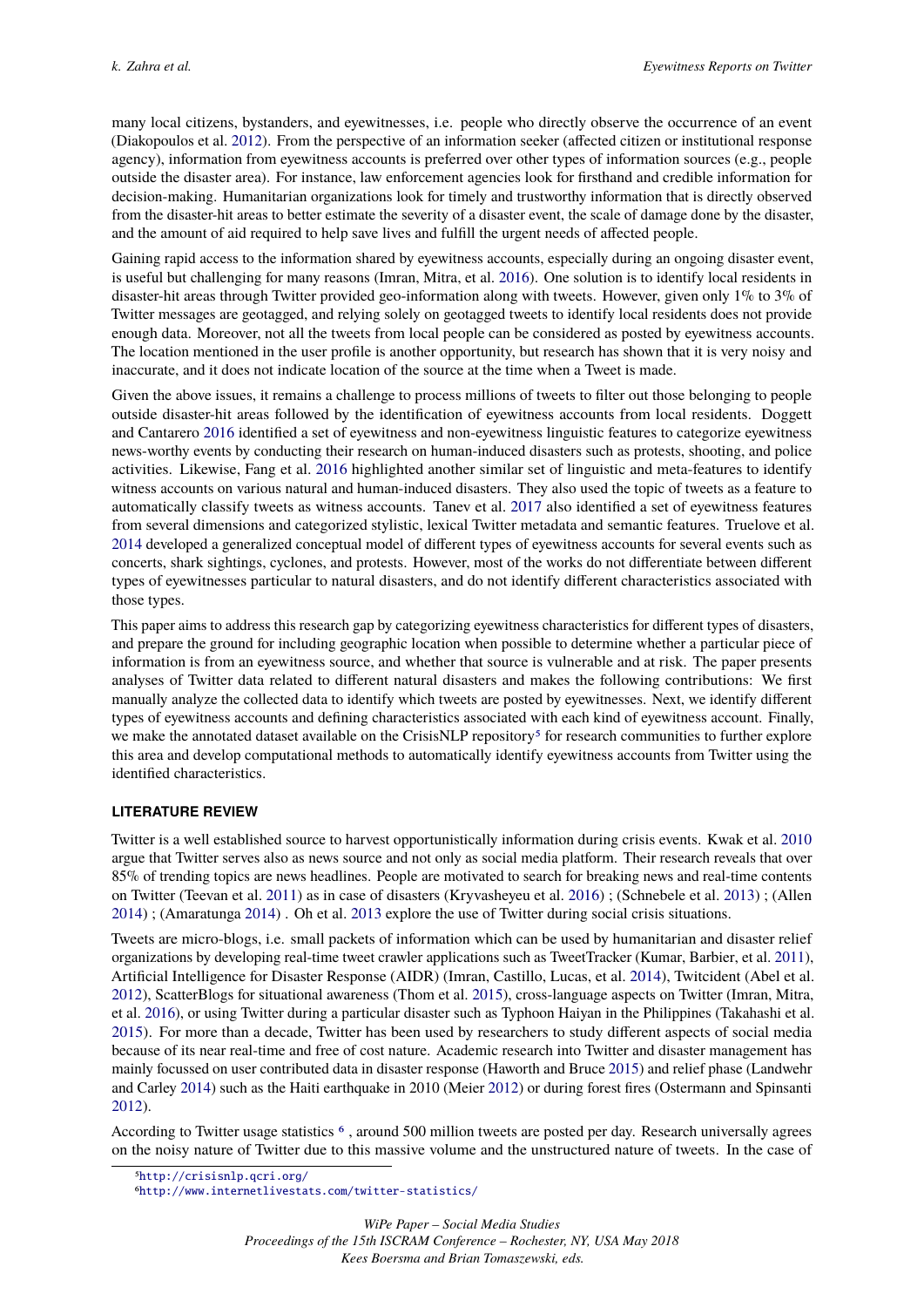emergency events, extraction of relevant information from this noise is critical. Crowdsourced social media data generated by often anonymous users suffers from an absence of quality assurance (Goodchild and Li [2012\)](#page-7-16) on the truthfulness, objectivity, and credibility of the information. Disaster response organizations search for eyewitness accounts as those are considered more credible (Truelove et al. [2015\)](#page-8-8). Researchers have studied possibilities to identify eyewitness accounts out of millions of tweets for journalism (Diakopoulos et al. [2012\)](#page-7-1), criminal justice and natural disasters (Olteanu et al. [2015\)](#page-8-9). Morstatter et al. [2014](#page-7-17) relate identification of eyewitness tweets to the use of language and linguistic patterns within the region during different crisis events. They also identified a set of features to automatically classify eyewitness accounts. Kumar, Morstatter, et al. [2013](#page-7-18) relate location information of the users to assess local users and remote users on crisis reports.

However, both research strands have worked mostly in isolation until now, with the potential of location information not fully exploited for establishing whether a source is an eyewitnesses, who might be vulnerable and at risk. This paper aims to develop a holistic categorization of characteristics of eyewitness reports for different types of disasters.

# **DATA COLLECTION AND MANUAL ANALYSIS**

# **Data collection**

We followed the same data collection process as described in Zahra et al. [2017](#page-8-10) from the Twitter streaming API to collect data related to three types of natural disasters: earthquakes, floods, and hurricanes. We used disaster type-specific keywords to collect data from 01-August-2017 to 28-August-2017. In total, we collected 243,194 tweets related to earthquakes using *"earthquake, foreshock, aftershock"* keywords. For hurricanes-related data, we collected 36,815 tweets using *"hurricane, cloud-burst"* keywords. And, for floods, we collected 671,503 tweets using *"flood, inundation, extensive rain, heavy rain"* keywords. The collected dataset contains multiple incidents of different earthquakes, floods, and hurricanes occurred around the world during the data collection period.

# **Manual analysis**

To investigate different types of eyewitness accounts and their posting characteristics, next we perform a manual analysis of the collected data. For this purpose, we sampled 2,000 tweets from each disaster type. The sampled data do not contain any re-tweets. Two authors developed and tested the following annotation guidelines before applying these to the sampled Tweets:

- **Tweet source:** This task aims to determine the source of a given tweet. We only consider two types of sources: eyewitness account and non-eyewitness account.
- **Eyewitness account type:** If a tweet is an eyewitness account (identified by the previous task), then this task aims to further determine the type of eyewitness. If the author of a tweet claim to have directly seen or observed the incident, then he/she is considered as direct eyewitness. However, if the author of a tweet sourced a piece of information from his/her family or friends circle and has implicitly or explicitly mentioned the original sources, then the tweet is considered coming from an indirect eyewitness account. A further category of tweeters identified as vulnerable direct eyewitness who were reporting about an anticipated disaster and were present in the region.
- **Eyewitness characteristics:** Given a direct, indirect, or vulnerable direct eyewitness account tweet, this task aims to identify various characteristics and clues that help understand the source of a tweet.

Two authors of this paper used the above guidelines to annotate the sampled data. Table [1](#page-2-0) shows the details of our data collection and the results of the manual analysis where both annotators agreed. Findings and discussion about these results are described in the next section.

<span id="page-2-0"></span>

| <b>Event</b> type | <b>Total tweets</b> | <b>Sampled</b><br>tweets | <b>Direct</b><br>evewitness | Indirect<br>evewitness | Vulnerable<br>direct witness | <b>Non</b><br>evewitness | Don't<br>know |
|-------------------|---------------------|--------------------------|-----------------------------|------------------------|------------------------------|--------------------------|---------------|
| Floods            | 671.503             | 2.000                    | 62                          |                        | 84                           | 113                      | 1.739         |
| Earthquakes       | 243.194             | 2.000                    | 354                         | 13                     | -                            | 321                      | 1.312         |
| <b>Hurricanes</b> | 36,815              | 2.000                    | 95                          | 16                     | 185                          | 100                      | 1.604         |

#### **Table 1. Data collection and manual analysis results**

*Proceedings of the 15th ISCRAM Conference – Rochester, NY, USA May 2018 Kees Boersma and Brian Tomaszewski, eds.*

*WiPe Paper – Social Media Studies*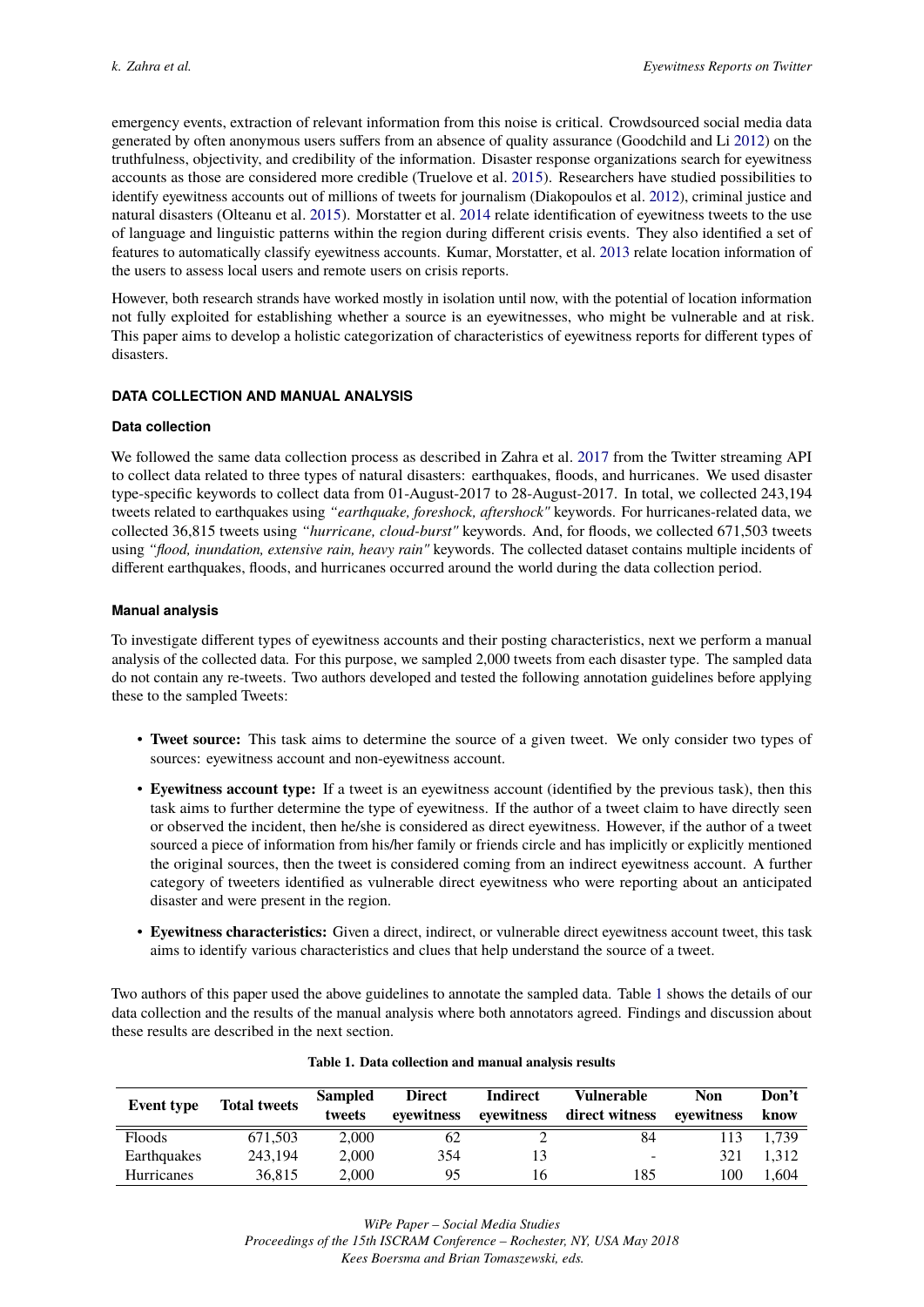# **FINDINGS AND DISCUSSION**

# **Types of eyewitness accounts**

#### *Direct eyewitness*

Our manual analysis has revealed that there are different ways in which direct eyewitness accounts report on events. Table 2 shows some examples of direct eyewitness reports taken from manually analyzed data from all three types of disaster events.

#### **Table 2. Direct eyewitness reports from manual analysis**

# No. **Floods direct eyewitness reports**

- (1) *I almost died driving home from work because it started to downpour and flood on the freeway and lightning and its 99 f\*\*king degrees out*
- (2) *No one even notified me that this flood in our area has reached almost 3 feet. but atleast i was able to reach home safely.*
- (3) *Stuck in New Brunswick. High flood waters near Rutgers. Rt 1 south #Avoid*
- (4) *I just experienced a flash flood. they're intense*

# **Earthquakes direct witnesses reports**

- (1) *Most intense earthquake i've experienced in japan so far...that is*
- (2) *Big midnight earthquake and aftershocks now*
- (3) *Just felt the house shaking in Tokyo. Been awhile since I felt an earthquake. I hope it wasn't a bad one anywhere on the island.*

# **Hurricanes direct eyewitness reports**

- (1) *Please pray for us right now, the winds and rain is heavy and the hurricane hasn't even hit us yet. #hurricaneharvey2017*
- (2) *This hurricane ain't no joke, the rain and winds are heavy right now. #hurricaneharvey2017*
- (3) *It's starting to flood in our area (hurricane Harvey) so if I don't respond back within a 7++ days expect for the worse hope we'll be safe*
- (4) *first time is street is starting to flood and the power went out , hurricane harvey finally hit us*

The first tweet in the floods section reports the personal experience of the author about a flood situation. The second tweet is even more interesting since the author not only reports the event, he/she also complains that there were no notifications or flood warnings in his area. Similarly, in the third tweet the author reports about high flood waters and that he/ she has got stuck due to it. The fourth tweet is also about a personal experience of a flash flood situation.

Direct witnesses of earthquakes also report the event in different ways. All the earthquake-related tweets in Table 2 express personal experiences of the authors about some earthquake events. We observe that in most of the earthquake cases, people express or relate their messages to the sense of feeling such as "just felt" or "feeling shaking".

Regarding hurricane-related tweets, the first and second example tweet report about winds and heavy rain, which are obvious signs of a direct personal experience. Both authors experienced the situation and reported it, while the author of the third tweet not only reported a flood situation but also gave an indication that the situation could get worse. The last tweet is again a personal experience of an event where the author is also reporting a power outage.

One clear observation from the analysis of direct eyewitness accounts is that eyewitnesses often mention the severity of situation they are in. Moreover, people associate their messages to different senses like "seeing", "feeling", "hearing" or "smelling". For example, in case of an earthquake they relate it to the sense of "feeling" such as, *Just felt an earthquake...* Likewise, in case of a storm or floods, tweets are related to the sense of seeing or hearing such as; *I've never seen or heard such a violent thunder/hail/rain storm as the one we've just experienced.*

# *Indirect eyewitness*

During our manual analysis, we found tweets where the author was not present in the disaster hit region. Hence, they were sharing valuable information received from direct witnesses (friends, relatives and social circle). However, we found a very small number of tweets from this category in our dataset. Table 3 shows some examples of indirect eyewitness reports taken from manually analyzed data from all three types of disaster events.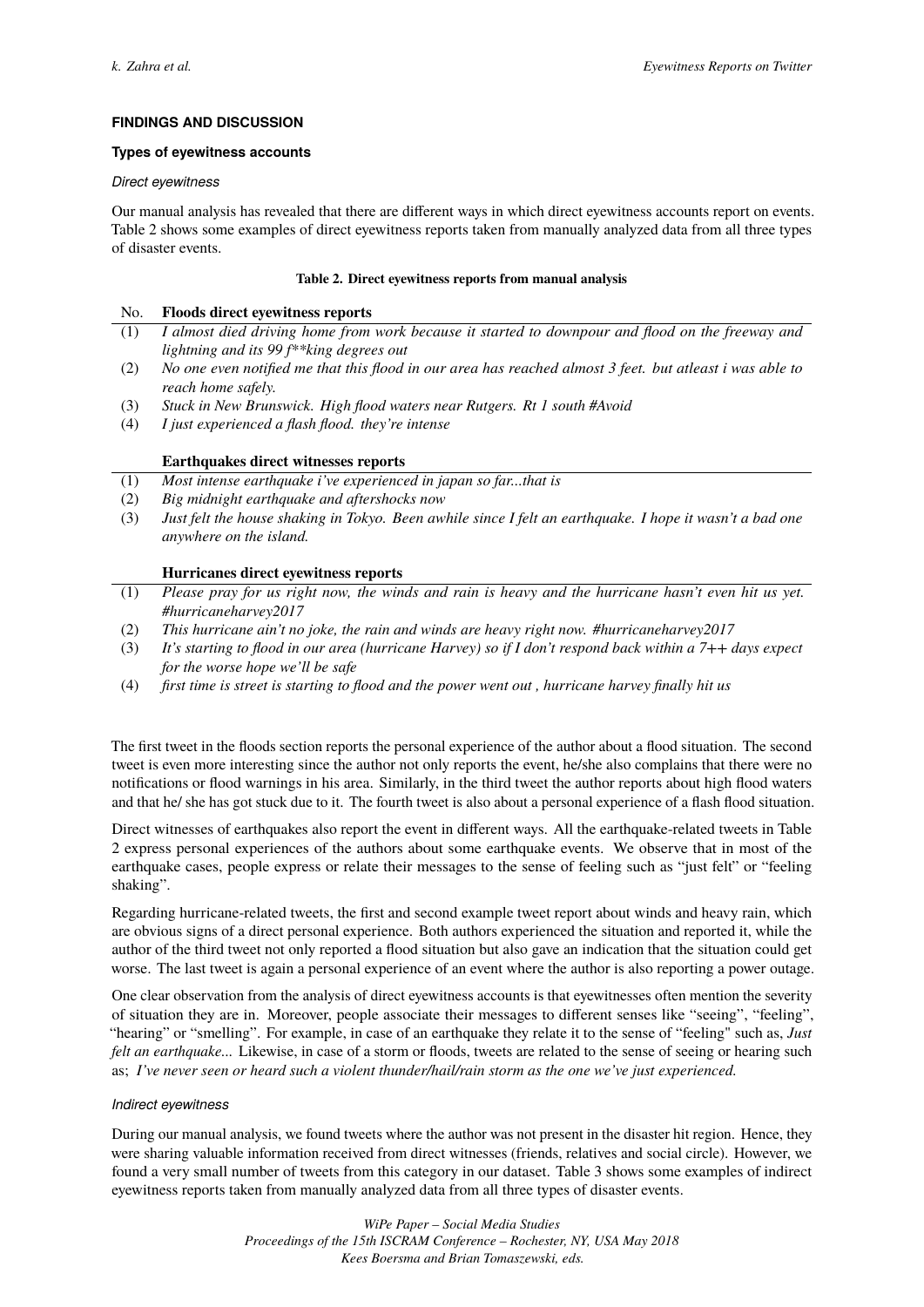There were only two tweets found in the flood dataset where tweeters were reporting about disasters by referring to their family members, while for earthquakes, a tweeter was reporting about an ongoing earthquake with emotions of worry for his/ her family who are the direct witnesses of this earthquake. The second example shows a unique case where tweeter is reporting about an earthquake he/ she was experiencing live but distantly during a video call with one of their family members. The last tweet in this section is reporting about the safety of direct witnesses from a relative.

Finally, indirect eyewitness reports on hurricanes were rather interesting. The first and second examples are about tweeter's hometown conditions mixed with emotions of worry. The third example shows concern of tweeter about their relatives property due to the prospective hazard. In the last example, tweeter is sharing the witness account of his friend.

#### **Table 3. Indirect eyewitness reports from manual analysis**

#### No. **Floods indirect eyewitness reports**

- (1) *Some days in Thailand has been insane, there has been massive flood on the road to the city (only have image on my dad's phone)*
- (2) *the hsm school and my uncles house are right behind eachother and they were ruined in the flash flood )):*

# **Earthquakes indirect witnesses reports**

- (1) *F\*cking hell...my wife and kids are in Tokyo and they're in the middle of an earthquake Jesus Murphy just how crap can one day get?*
- (2) *Was Facetiming my brother in Tokyo when an earthquake . It wasn't strong but took a long time. Glad that he's ok. #tokyo #earthquake*
- (3) *Finally able to hear from my uncle and know that he and his daughters are safe, the earthquake did not affect them to much #bless #mexico*

#### **Hurricanes indirect eyewitness reports**

- (1) *Texas has me going for a spin....my hometown was evacuated for the hurricane then an earthquake in Dallas where my entire family is*
- (2) *my city is getting a rain storm from the hurricane and hella winds but that's nothing compared to what's going on god i'm so worried*
- (3) *So this hurricane is heading for my brother and sister-in-law's brand new winery. Hope it doesn't get flooded before https://t.co/VBfAchRplM*
- (4) *Heard from friends in Houston, Austin and San Antonio. High winds and heavy rain last night. Everyone is safe. #hurricaneharvey*

#### *Vulnerable direct eyewitness*

During our manual analysis of sampled tweets we noticed tweets where users were anticipating a disaster and were reporting warnings and alerts they received from local authorities on their cell phones. This bunch of tweets was only found in floods and hurricanes dataset due to their predictable nature. Table 4 shows some examples of vulnerable direct eyewitness reports taken from manually analyzed data from all three types of disaster events.

The first tweet in the floods section reports the personal experience of the author about a flood warning where he relates the alert with the current weather situation. The second and third tweets depict emotions of fear created because of a hazard warnings. On the other hand, in fourth example tweeter is angry because of so many flood warnings. On the same note, in hurricane section the first, second and third examples are showing mixed emotions of hope and fear while reporting about an approaching hurricane. While in last example tweeter is relating their vulnerability to the intensity of approaching hazard.

In this particular category of tweets, we also noticed a mix of different types of emotions written in words (not emojis) such as hate, disgust, fear, anger, and humor.

#### *Non-eyewitness and Don't know cases*

In our dataset, tweets which do not possess explicit eyewitness characteristics, but either were re-tweets or were possessing non eyewitness characteristics (Doggett and Cantarero [2016\)](#page-7-3) and were reporting about disasters were categorized as non eyewitness accounts. These accounts were sharing disaster related information primarily from news media sources. There were a number of tweets where users used disaster related keywords as metaphors,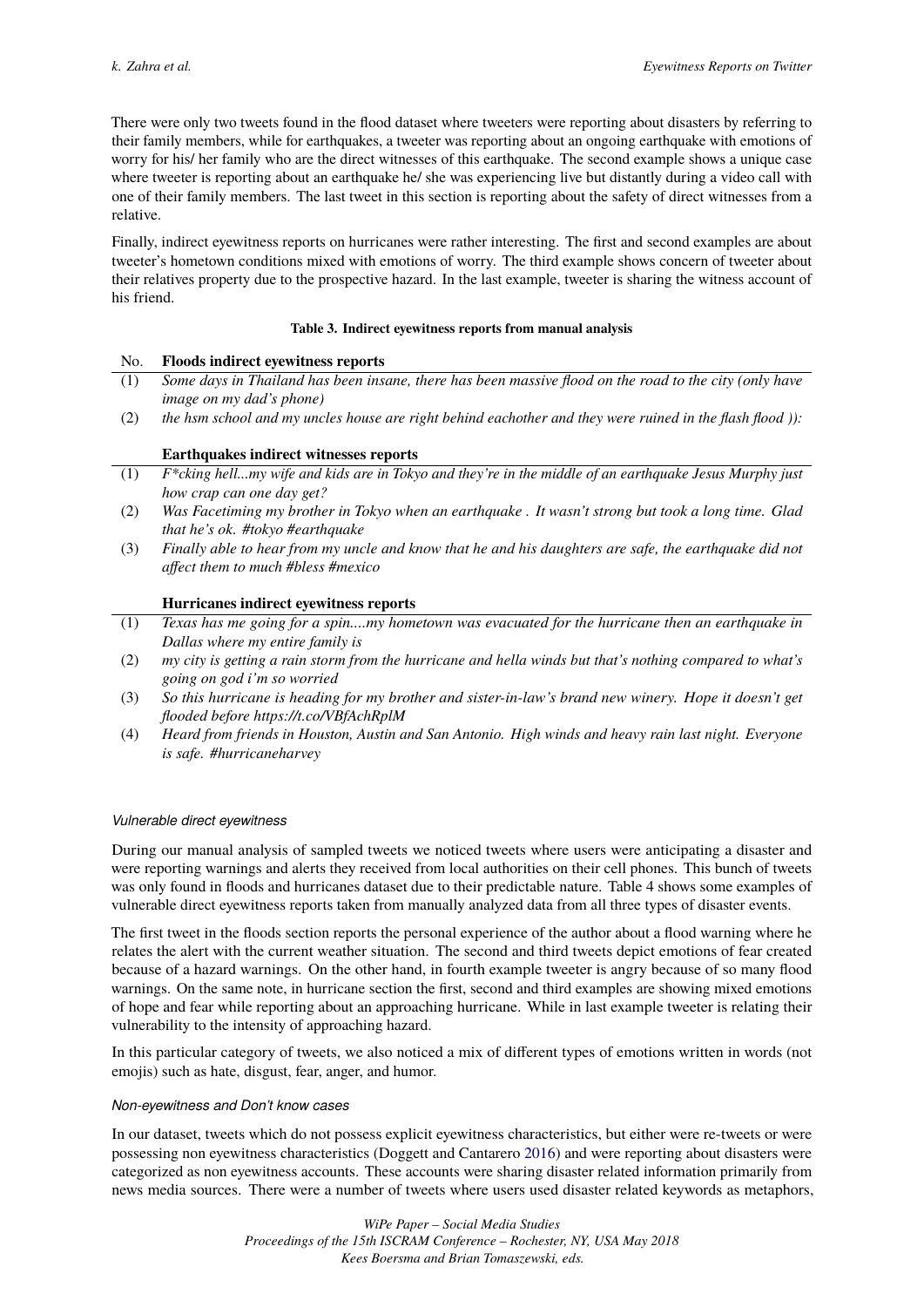#### **Table 4. Vulnerable direct eyewitness reports from manual analysis**

| No. | Floods vulnerable direct eyewitness reports |  |
|-----|---------------------------------------------|--|
|-----|---------------------------------------------|--|

- (1) *Flash flood warning yet it's not even raining*
- (2) *Why am I always napping when a flash flood warning comes on to my phone? #scared*
- (3) *Those flash flood alerts will kill me one day, they scare the f\*\*k out of me*
- (4) *Ima throw my phone if I get another flood warning*

#### **Hurricanes vulnerable direct eyewitness reports**

- (1) *Hurricane Harvey is approaching..Dun dun dun.. first hurricane I will experience in Texas in my new home omg I hope my area doesn't flood*
- (2) *Staying home for the hurricane,hopefully it doesn't flood*
- (3) *I'm so scared I hope this hurricane don't flood my apartment or my car*
- (4) *big hurricane is supposed to hit the area tonight and i live in one of the flood zones...*

such as, *Troll army will then flood social media with press cuttings, naughty headlines, whatsapp distortions to offset growing positive opinion*. Such tweets were categorized as "don't know" cases along with tweets which have disaster related keywords in URL's instead of tweet text.

#### **Characteristics of different types of eyewitness accounts**

This section describes different characteristics we observed in each type of eyewitness messages during our manual analysis. Posting information on social media platforms requires the following platform-specific constraints. For instance, Twitter previously had a 140 character limit, which is now increased to 280 characters. Such constraints force social media users to try different ways to, for example, shorten their messages while conveying their actual intent. A consequence of this makes social media communications different to our usual daily life communications such as conversations, email, etc. We believe identification of characteristics associated with each type of eyewitness accounts will help (i) differentiate among different types and (ii) to build automatic computational methods and systems to automatically identify and categorize eyewitness accounts.

<span id="page-5-0"></span>

| Table 5. Direct eyewitness characteristics. EQ (earthquake), FLD (flood), HUR (hurricane). X indicates the |  |  |  |
|------------------------------------------------------------------------------------------------------------|--|--|--|
| presence of a characteristic                                                                               |  |  |  |

| No.  | <b>Characteristic</b>                  | <b>Examples</b>                          | EО | FLD                      | <b>HUR</b> |
|------|----------------------------------------|------------------------------------------|----|--------------------------|------------|
| (1)  | Reporting small details of vicinity    | window shaking, water in basement        | X  | X                        | X          |
| (2)  | Words indicating perceptual senses     | seeing, hearing, feeling                 | X  | X                        | X          |
| (3)  | Reporting impact of disaster           | raining, school canceled, flight delayed | X  | X                        | X          |
| (4)  | Words indicating intensity of disaster | intense, strong, dangerous, big          | X  | X                        | X          |
| (5)  | First person pronouns and adjectives   | I, we, me                                | X  | X                        | X          |
| (6)  | Personalized location markers          | my office, our area                      |    | X                        | X          |
| (7)  | Exclamation and question marks         | $\frac{1}{2}$ .                          | X  | X                        | X          |
| (8)  | Special/swear words                    | wtf, omg, $s**t$                         | X  | X                        | X          |
| (9)  | Mention of a routine activity          | sleeping, watching a movie               |    | X                        | ۰          |
| (10) | Time indicating words                  | now, at the moment, just                 |    | $\overline{\phantom{0}}$ |            |
| (11) | Short tweet length                     | one or two words                         | X  |                          |            |
| (12) | Caution and advices for others         | watch out, be careful                    |    | X                        | X          |
| (13) | Mention of disaster locations          | area and street name, directions         |    | X                        | X          |

# **Direct witness characteristics**

Table [5](#page-5-0) lists all the characteristics we have observed in direct eyewitness messages along with examples. We indicate the presence of a characteristic in a disaster type (e.g., flood) using an 'X' mark. As social media communications are short and to the point, users usually skip writing first person pronouns and adjectives. However, if a tweet has first person pronouns and adjectives, we observe that it is a strong indication of direct eyewitness account (Fang et al. [2016\)](#page-7-4). Moreover, we observed that words related to perceptual senses such as seeing, hearing, feeling are another strong indication that a tweet belongs to a direct eyewitness.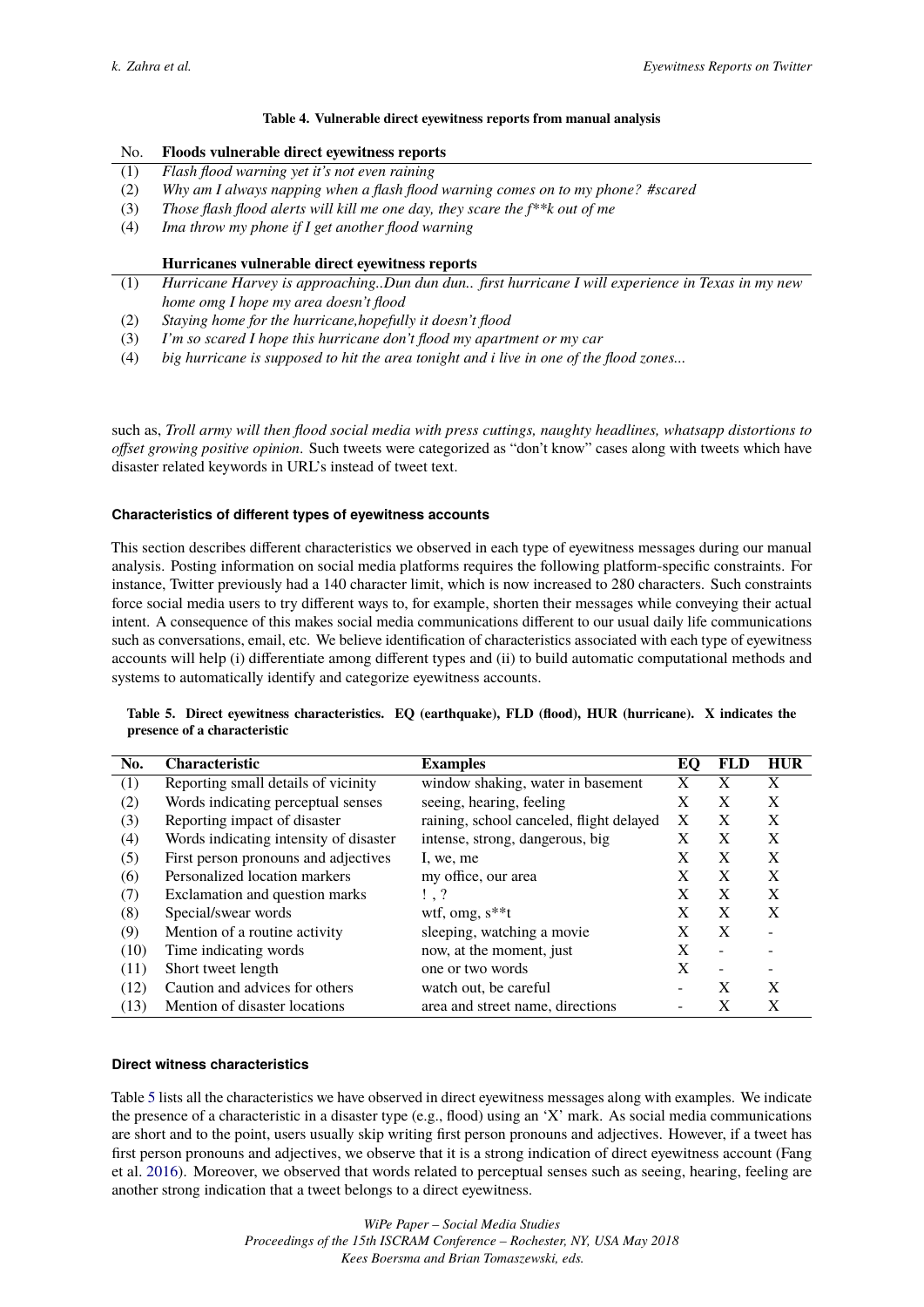Words indicating the intensity of a disaster situation such as intense, heavy, strong are extensively found in eyewitness messages posted during all three types of disasters. We suggest that the presence of intensity words is also a strong signal that the message is from an eyewitness, as a person far from the disaster area cannot describe the intensity of the situation. Eyewitnesses tend to mention more about their personalized locations such as my office, our area than non-eyewitnesses. Among other characteristics that are shared across all disaster types include use of exclamation and question marks and special/swear words like "wtf", "omg", and "s\*\*t".

As shown in table [5](#page-5-0) a number of characteristics, specifically from 1 to 8, are common across the three types of disasters. However, in our dataset characteristic 9 was not found in the hurricane dataset. This may be due to the predictable nature of the disaster as well as biased sampling. Characteristics 10 and 11 were only found in earthquake dataset due to sudden and somewhat unpredictable nature of the disaster. Similarly, the last two characteristics were only found in flood and hurricane datasets due to their predictable nature.

# **Indirect witness characteristics**

Table [6](#page-6-0) shows characteristics learnt from indirect witness messages for all three disasters. We observed that indirect witness accounts either mention a person or a place tweeters already know. The social circle of a user tends to be credible and so the indirect witness is also considered credible. If an indirect witness account is about the hometown of a user, then it is assumed that they know the geography of disaster hit region very well and can provide useful information if required. It was also observed that indirect witness accounts were reporting either emotions of worry or sense of relief. Indirect witness accounts were also reporting about damage, safety or missing people/property.

#### <span id="page-6-0"></span>**Table 6. Indirect eyewitness characteristics. EQ (earthquake), FLD (flood), HUR (hurricane). X indicates the presence of a characteristic**

| No. | <b>Characteristic</b>                                     | <b>Examples</b>         |    | <b>FLD</b> | <b>HUR</b> |
|-----|-----------------------------------------------------------|-------------------------|----|------------|------------|
| (1) | Mention of locations or people the au- mom, dad, hometown |                         |    |            |            |
|     | thor knows                                                |                         |    |            |            |
| (2) | First person adjective                                    | my, our                 | X. |            |            |
| (3) | Expressing emotions                                       | thoughts, worry, relief |    |            |            |
| (4) | Reporting safety, damage, missing                         | missing, safe           |    |            |            |

#### **Vulnerable direct witness characteristics**

Table [7](#page-6-1) shows distinct characteristics of vulnerable direct witness accounts. This category was only found in flood and hurricane dataset due to their predictable nature. A number of characteristics, i.e., 5 to 9, and characteristic 14 in table [5](#page-5-0) were common in both categories. Users were mostly found reporting about hazard warnings and associating it with current weather situations. As hazard alerts were sudden in nature, they provoked different types of emotions due to sudden disruptions in user's routine activities.

#### <span id="page-6-1"></span>**Table 7. vulnerable direct eyewitness characteristics. EQ (earthquake), FLD (flood), HUR (hurricane). X indicates the presence of a characteristic**

| No. | <b>Characteristic</b>                                                                        | <b>Examples</b>             | EO.   | FLD HUR |  |
|-----|----------------------------------------------------------------------------------------------|-----------------------------|-------|---------|--|
|     | Warnings and alerts about expected dis-<br>flash flood warnings                              |                             |       |         |  |
| (2) | asters<br>Associating warnings with current flash flood alert with rain<br>weather situation |                             | $- X$ |         |  |
| (3) | Expressing emotions                                                                          | hate, disgust, anger, scare |       |         |  |

# **CONCLUSIONS AND FUTURE WORK**

Finding firsthand and credible information during disasters and emergencies is an important task for relief organizations and law enforcement agencies. The extensive use of social media platforms during disasters provides numerous opportunities for humanitarian organizations to enhance their response. Among them, identification of bystanders and eyewitnesses can help to get important information. In this work, we presented an analysis of tweets collected during three types of disasters to understand different types of eyewitness accounts. Our results show that we can categorize eyewitness accounts into direct, indirect, and vulnerable direct witnesses. Moreover, an important contribution of this work is to determine various characteristics associated with each type of eyewitness account. We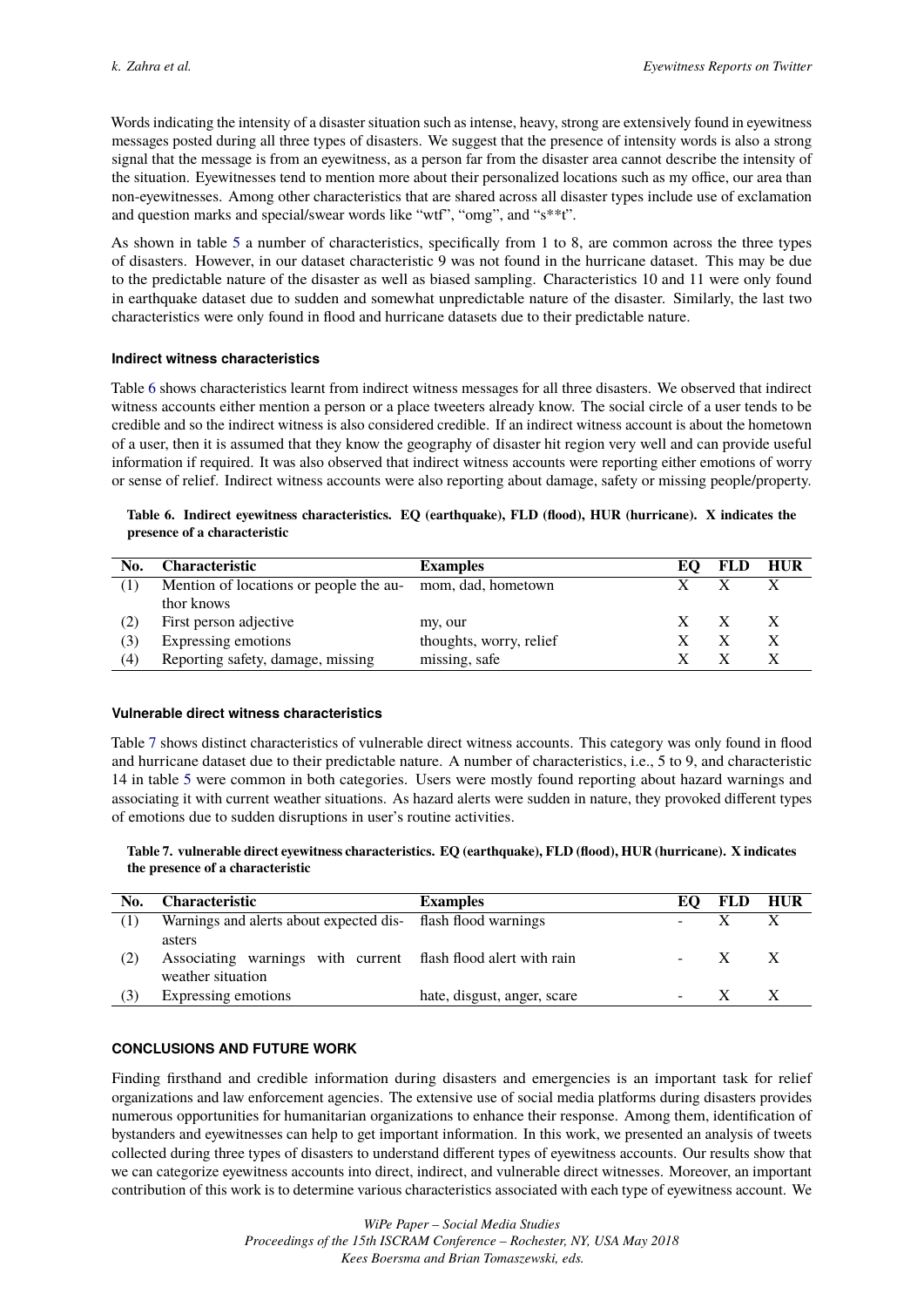observed that direct eyewitnesses use words related to perceptual senses such as seeing, hearing, feeling. Whereas, indirect eyewitness mainly express emotions such as thoughts, prayers, worry. And, the vulnerable category mostly share warnings and alerts about an expected disaster situation.

**Future work:** We believe this work provides a conducive ground for future research work in the direction of automatic identification of eyewitnesses on social media, specifically on Twitter. The identified characteristics will help design more robust automatic computational methods using artificial intelligence and machine learning techniques for automatic identification of eyewitnesses during a disaster situation.

#### **REFERENCES**

- <span id="page-7-12"></span>Abel, F., Hauff, C., Houben, G.-J., Stronkman, R., and Tao, K. (2012). "Twitcident: fighting fire with information from social web streams". In: *Proceedings of the 21st International Conference on World Wide Web*. ACM, pp. 305–308.
- <span id="page-7-7"></span>Allen, C. (2014). "A resource for those preparing for and responding to natural disasters, humanitarian crises, and major healthcare emergencies". In: *Journal of evidence-based medicine* 7.4, pp. 234–237.
- <span id="page-7-8"></span>Amaratunga, C. (2014). "Building community disaster resilience through a virtual community of practice (VCOP)". In: *International Journal of Disaster Resilience in the Built Environment* 5.1, pp. 66–78.
- <span id="page-7-1"></span>Diakopoulos, N., De Choudhury, M., and Naaman, M. (2012). "Finding and assessing social media information sources in the context of journalism". In: *Proceedings of the SIGCHI Conference on Human Factors in Computing Systems*. ACM, pp. 2451–2460.
- <span id="page-7-3"></span>Doggett, E. V. and Cantarero, A. (2016). "Identifying Eyewitness News-Worthy Events on Twitter". In: *Conference on Empirical Methods in Natural Language Processing*, p. 7.
- <span id="page-7-4"></span>Fang, R., Nourbakhsh, A., Liu, X., Shah, S., and Li, Q. (2016). "Witness identification in twitter". In: *Procceedings of the Fourth International Workshop on Natural Language Processing for Social Media, Austin, TX, USA*, pp. 65–73.
- <span id="page-7-16"></span>Goodchild, M. F. and Li, L. (2012). "Assuring the quality of volunteered geographic information". In: *Spatial statistics* 1, pp. 110–120.
- <span id="page-7-13"></span>Haworth, B. and Bruce, E. (2015). "A review of volunteered geographic information for disaster management". In: *Geography Compass* 9.5, pp. 237–250.
- <span id="page-7-0"></span>Imran, M., Castillo, C., Diaz, F., and Vieweg, S. (2015). "Processing social media messages in mass emergency: A survey". In: *ACM Computing Surveys (CSUR)* 47.4, p. 67.
- <span id="page-7-11"></span>Imran, M., Castillo, C., Lucas, J., Meier, P., and Vieweg, S. (2014). "AIDR: Artificial intelligence for disaster response". In: *Proceedings of the 23rd International Conference on World Wide Web*. ACM, pp. 159–162.
- <span id="page-7-2"></span>Imran, M., Mitra, P., and Srivastava, J. (2016). "Cross-language domain adaptation for classifying crisis-related short messages". In: *Proceedings of the 13th International Conference on Information Systems for Crisis Response and Management (ISCRAM)*.
- <span id="page-7-6"></span>Kryvasheyeu, Y., Chen, H., Obradovich, N., Moro, E., Van Hentenryck, P., Fowler, J., and Cebrian, M. (2016). "Rapid assessment of disaster damage using social media activity". In: *Science advances* 2.3, e1500779.
- <span id="page-7-10"></span>Kumar, S., Barbier, G., Abbasi, M. A., and Liu, H. (2011). "TweetTracker: An Analysis Tool for Humanitarian and Disaster Relief." In: *ICWSM*.
- <span id="page-7-18"></span>Kumar, S., Morstatter, F., Zafarani, R., and Liu, H. (2013). "Whom should i follow?: identifying relevant users during crises". In: *Proceedings of the 24th ACM conference on hypertext and social media*. ACM, pp. 139–147.
- <span id="page-7-5"></span>Kwak, H., Lee, C., Park, H., and Moon, S. (2010). "What is Twitter, a social network or a news media?" In: *Proceedings of the 19th international conference on World wide web*. ACM, pp. 591–600.
- <span id="page-7-14"></span>Landwehr, P. M. and Carley, K. M. (2014). "Social media in disaster relief". In: *Data mining and knowledge discovery for big data*. Springer, pp. 225–257.
- <span id="page-7-15"></span>Meier, P. (2012). "Crisis mapping in action: How open source software and global volunteer networks are changing the world, one map at a time". In: *Journal of Map & Geography Libraries* 8.2, pp. 89–100.
- <span id="page-7-17"></span>Morstatter, F., Lubold, N., Pon-Barry, H., Pfeffer, J., and Liu, H. (2014). "Finding eyewitness tweets during crises". In: *arXiv preprint arXiv:1403.1773*.
- <span id="page-7-9"></span>Oh, O., Agrawal, M., and Rao, H. R. (2013). "Community intelligence and social media services: A rumor theoretic analysis of tweets during social crises." In: *Mis Quarterly* 37.2.